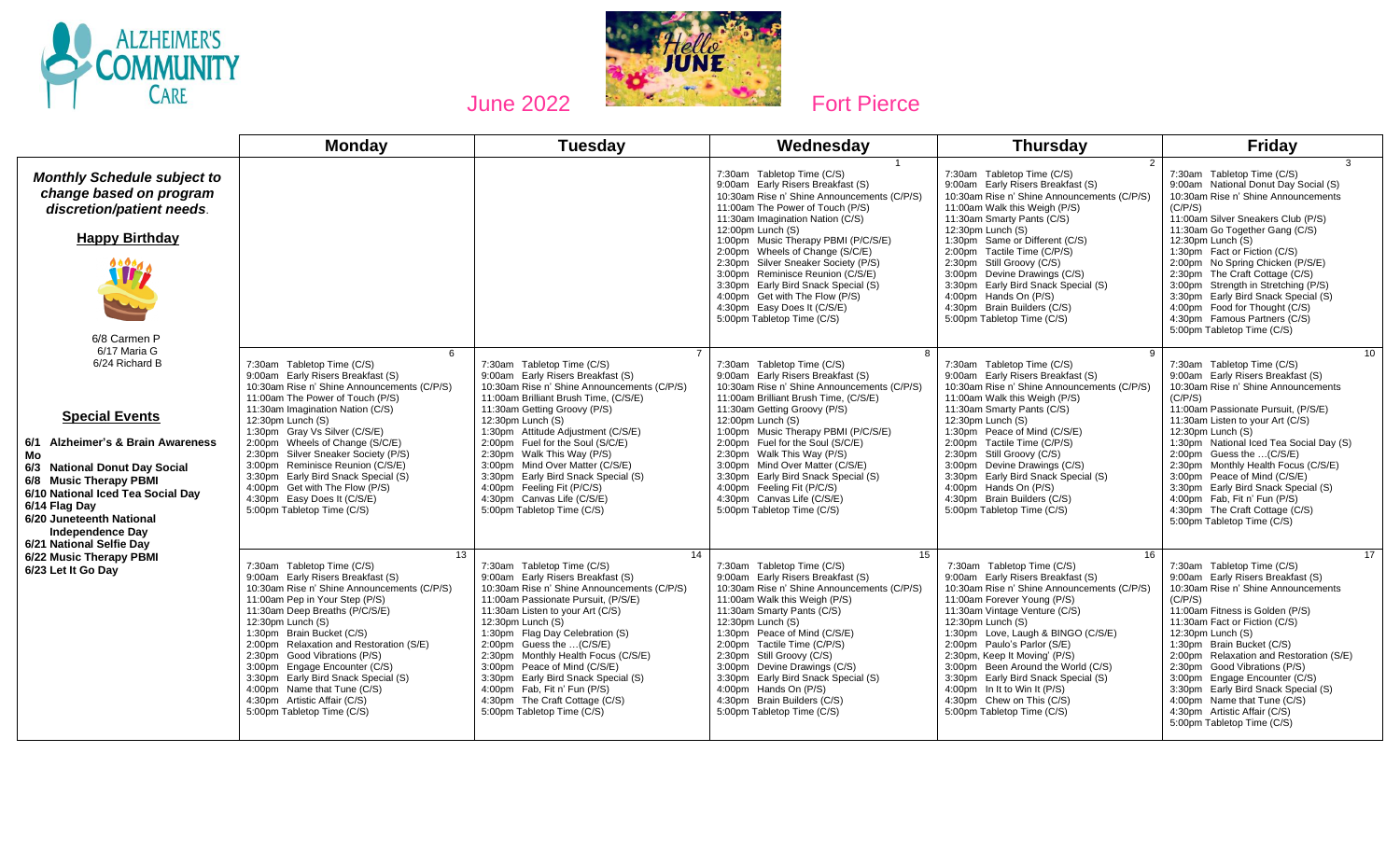



|                                                                                                                                                                                                                                                                                                                                                                                                                                                                                                           | 0.110211                                                                                                                                                                                                                                                                                                                                                                                                                                                                                                 | <b>UILITULU</b>                                                                                                                                                                                                                                                                                                                                                                                                                                                                                           |                                                                                                                                                                                                                                                                                                                                                                                                                                                                                                       |                                                                                                                                                                                                                                                                                                                                                                                                                                                                           |
|-----------------------------------------------------------------------------------------------------------------------------------------------------------------------------------------------------------------------------------------------------------------------------------------------------------------------------------------------------------------------------------------------------------------------------------------------------------------------------------------------------------|----------------------------------------------------------------------------------------------------------------------------------------------------------------------------------------------------------------------------------------------------------------------------------------------------------------------------------------------------------------------------------------------------------------------------------------------------------------------------------------------------------|-----------------------------------------------------------------------------------------------------------------------------------------------------------------------------------------------------------------------------------------------------------------------------------------------------------------------------------------------------------------------------------------------------------------------------------------------------------------------------------------------------------|-------------------------------------------------------------------------------------------------------------------------------------------------------------------------------------------------------------------------------------------------------------------------------------------------------------------------------------------------------------------------------------------------------------------------------------------------------------------------------------------------------|---------------------------------------------------------------------------------------------------------------------------------------------------------------------------------------------------------------------------------------------------------------------------------------------------------------------------------------------------------------------------------------------------------------------------------------------------------------------------|
| 20<br>7:30am Tabletop Time (C/S)<br>9:00am Early Risers Breakfast (S)<br>10:30am Rise n' Shine Announcements (C/P/S)<br>11:00am Silver Sneakers Club (P/S)<br>11:30am Go Together Gang (C/S)<br>12:30pm Lunch (S)<br>1:30pm Juneteenth History (C/S/E)<br>2:00pm No Spring Chicken (P/S/E)<br>2:30pm The Craft Cottage (C/S)<br>3:00pm Strength in Stretching (P/S)<br>3:30pm Early Bird Snack Special (S)<br>4:00pm Food for Thought (C/S)<br>4:30pm Famous Partners (C/S)<br>5:00pm Tabletop Time (C/S) | 21<br>7:30am Tabletop Time (C/S)<br>9:00am Early Risers Breakfast (S)<br>10:30am Rise n' Shine Announcements (C/P/S)<br>11:00am Forever Young (P/S)<br>11:30am Vintage Venture (C/S)<br>12:30pm Lunch (S)<br>1:30pm Love, Laugh & BINGO (C/S/E)<br>2:00pm National Selfie Day Social (C/S/E)<br>2:30pm, Keep It Moving' (P/S)<br>3:00pm Been Around the World (C/S)<br>3:30pm Early Bird Snack Special (S)<br>4:00pm In It to Win It (P/S)<br>4:30pm Chew on This (C/S)<br>5:00pm Tabletop Time (C/S)    | 22<br>7:30am Tabletop Time (C/S)<br>9:00am Early Risers Breakfast (S)<br>10:30am Rise n' Shine Announcements (C/P/S)<br>11:00am Brilliant Brush Time, (C/S/E)<br>11:30am Getting Groovy (P/S)<br>12:00pm Lunch (S)<br>1:00pm Music Therapy PBMI (P/C/S/E)<br>2:00pm Fuel for the Soul (S/C/E)<br>2:30pm Walk This Way (P/S)<br>3:00pm Mind Over Matter (C/S/E)<br>3:30pm Early Bird Snack Special (S)<br>4:00pm Feeling Fit (P/C/S)<br>4:30pm Canvas Life (C/S/E)<br>5:00pm Tabletop Time (C/S)           | 23<br>7:30am Tabletop Time (C/S)<br>9:00am Early Risers Breakfast (S)<br>10:30am Rise n' Shine Announcements (C/P/S)<br>11:00am The Power of Touch (P/S)<br>11:30am Imagination Nation (C/S)<br>12:30pm Lunch (S)<br>1:30pm Let It Go Day (C/S/E)<br>2:00pm Wheels of Change (S/C/E)<br>2:30pm Silver Sneaker Society (P/S)<br>3:00pm Reminisce Reunion (C/S/E)<br>3:30pm Early Bird Snack Special (S)<br>4:00pm Get with The Flow (P/S)<br>4:30pm Easy Does It (C/S/E)<br>5:00pm Tabletop Time (C/S) | 24<br>7:30am Tabletop Time (C/S)<br>9:00am Early Risers Breakfast (S)<br>10:30am Rise n' Shine Announcements<br>(C/P/S)<br>11:00am Walk this Weigh (P/S)<br>11:30am Smarty Pants (C/S)<br>$12:30$ pm Lunch $(S)$<br>1:30pm Peace of Mind (C/S/E)<br>2:00pm Tactile Time (C/P/S)<br>2:30pm Still Groovy (C/S)<br>3:00pm Devine Drawings (C/S)<br>3:30pm Early Bird Snack Special (S)<br>4:00pm Hands On (P/S)<br>4:30pm Brain Builders (C/S)<br>5:00pm Tabletop Time (C/S) |
| 27<br>7:30am Tabletop Time (C/S)<br>9:00am Early Risers Breakfast (S)<br>10:30am Rise n' Shine Announcements (C/P/S)<br>11:00am Fitness is Golden (P/S)<br>11:30am Fact or Fiction (C/S)<br>$12:30$ pm Lunch $(S)$<br>1:30pm Brain Bucket (C/S)<br>2:00pm Relaxation and Restoration (S/E)<br>2:30pm Good Vibrations (P/S)<br>3:00pm Engage Encounter (C/S)<br>3:30pm Early Bird Snack Special (S)<br>4:00pm Name that Tune (C/S)<br>4:30pm Artistic Affair (C/S)<br>5:00pm Tabletop Time (C/S)           | 28<br>7:30am Tabletop Time (C/S)<br>9:00am Early Risers Breakfast (S)<br>10:30am Rise n' Shine Announcements (C/P/S)<br>11:00am Creation Station (P/C/S/E)<br>11:30am Making Memories (C/S)<br>12:30pm Lunch (S)<br>1:30pm Not Our First Rodeo (C/S/E)<br>2:00pm Feed Your Mind (S/C/E)<br>2:30pm Wishful Shrinking (P/S)<br>3:00pm Magical Mantras (C/S/E)<br>3:30pm Early Bird Snack Special (S)<br>4:00pm Spokes for Folks (P/C/S)<br>4:30pm Cornerstone Crafts (C/S/E)<br>5:00pm Tabletop Time (C/S) | 29<br>7:30am Tabletop Time (C/S)<br>9:00am Early Risers Breakfast (S)<br>10:30am Rise n' Shine Announcements (C/P/S)<br>11:00am Listen to Your Heart, (P/C/S/E)<br>11:30am Jukebox Jams (C/S)<br>12:30pm Lunch (S)<br>1:30pm Relaxation and Restoration (C/S/E)<br>2:00pm Fitness is Golden (P/S/E)<br>2:30pm Love, Laugh & BINGO (C/S/E)<br>3:00pm This or That (C/S)<br>3:30pm Early Bird Snack Special (S)<br>4:00pm Feeling Fabulous (P/S)<br>4:30pm Art Avenue (C/S/E)<br>5:00pm Tabletop Time (C/S) | 30<br>7:30am Tabletop Time (C/S)<br>9:00am Early Risers Breakfast (S)<br>10:30am Rise n' Shine Announcements (C/P/S)<br>11:00am Passionate Pursuit, (P/S/E)<br>11:30am Listen to your Art (C/S)<br>12:30pm Lunch (S)<br>1:30pm Fruit Cocktail Social (C/S)<br>2:00pm Guess the  (C/S/E)<br>2:30pm Monthly Health Focus (C/S/E)<br>3:00pm Peace of Mind (C/S/E)<br>3:30pm Early Bird Snack Special (S)<br>4:00pm Fab, Fit n' Fun (P/S)<br>4:30pm The Craft Cottage (C/S)<br>5:00pm Tabletop Time (C/S) |                                                                                                                                                                                                                                                                                                                                                                                                                                                                           |